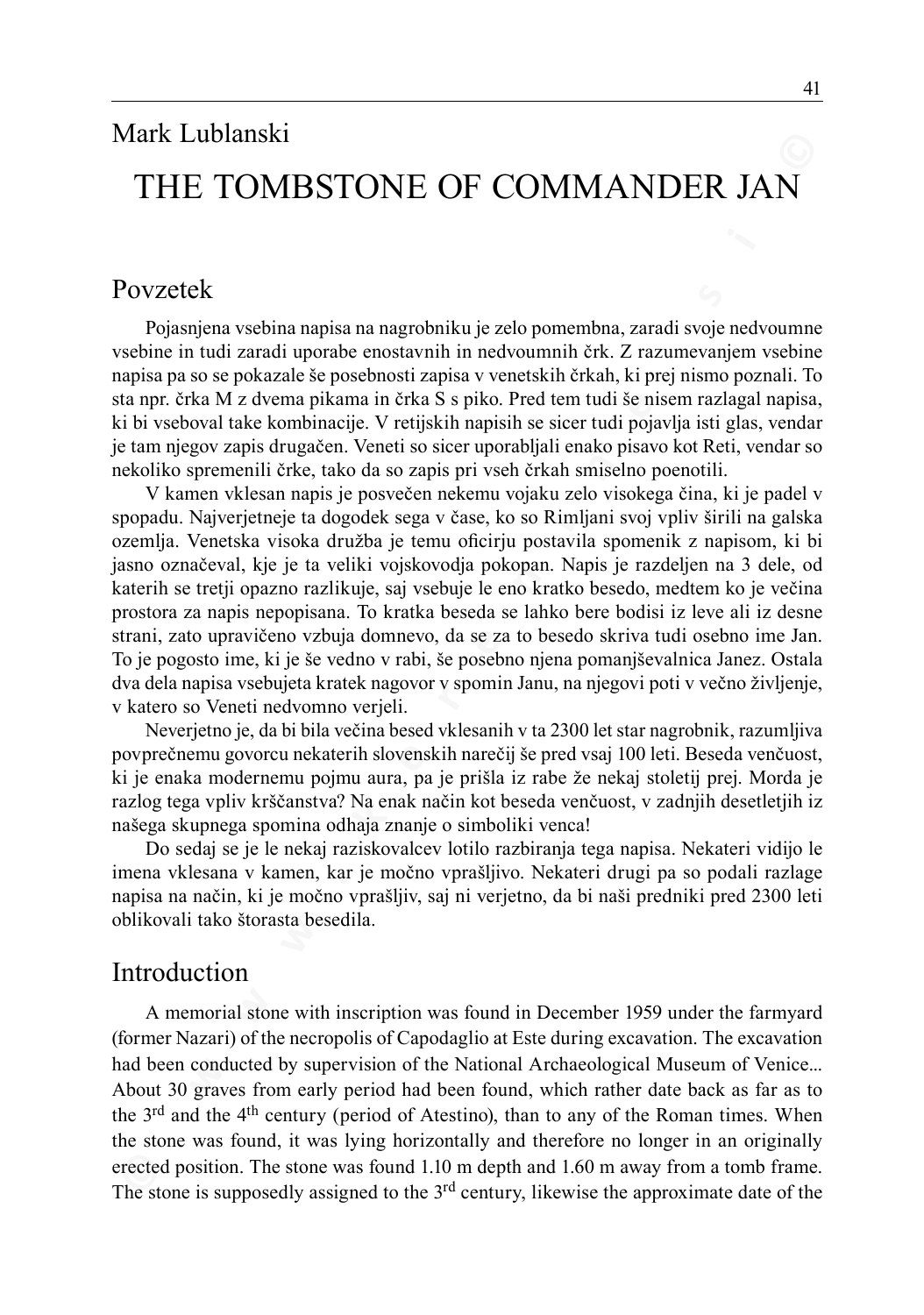mentioned tomb is. Reviewer believes (without a certain proof) that the suffix -inа, instead of -na, is inscribed on the memorial stone. On that base, the memorial stone could not be dated before 300 BC, which slightly shifts the age of the stone.<sup>[1, p.54]</sup>

### Basic Data

|                                                                                                                                                                                                                                                                                                                                                                                                                                                                                                                    | of -na, is inscribed on the memorial stone. On that base, the memorial stone could not be<br>dated before 300 BC, which slightly shifts the age of the stone. <sup>[1, p.54]</sup>                                                                                  |  |  |
|--------------------------------------------------------------------------------------------------------------------------------------------------------------------------------------------------------------------------------------------------------------------------------------------------------------------------------------------------------------------------------------------------------------------------------------------------------------------------------------------------------------------|---------------------------------------------------------------------------------------------------------------------------------------------------------------------------------------------------------------------------------------------------------------------|--|--|
| The memorial stone is well preserved, made of trachyte (volcanic rock), and squared<br>precisely. The stone measures 64.5 cm in length, while the square at the bottom of the<br>pyramidal section measures $23.0 \times 23.0$ cm. The length of the pyramid trunk is 41.0 cm.<br>The inscriptions lay on one of the faces, and are divided into three bands $(1 - 2 - 3)$ , from<br>left to right. Reading starts at the top of the 1 <sup>st</sup> band. Writing direction is sinstroverse. <sup>[1, p.54]</sup> |                                                                                                                                                                                                                                                                     |  |  |
| <b>Basic Data</b>                                                                                                                                                                                                                                                                                                                                                                                                                                                                                                  |                                                                                                                                                                                                                                                                     |  |  |
| Object:                                                                                                                                                                                                                                                                                                                                                                                                                                                                                                            | tombstone                                                                                                                                                                                                                                                           |  |  |
| Size:                                                                                                                                                                                                                                                                                                                                                                                                                                                                                                              | 64.5 cm (height) x 23 x 23 cm (bottom square) [1, p.55]                                                                                                                                                                                                             |  |  |
| Letter height:                                                                                                                                                                                                                                                                                                                                                                                                                                                                                                     | $3.0 - 5.5$ cm                                                                                                                                                                                                                                                      |  |  |
| Period:                                                                                                                                                                                                                                                                                                                                                                                                                                                                                                            | 195 BC; 450 - 300 BC <sup>[2]</sup>                                                                                                                                                                                                                                 |  |  |
| Material:                                                                                                                                                                                                                                                                                                                                                                                                                                                                                                          | Stone                                                                                                                                                                                                                                                               |  |  |
| Craftsmanship:                                                                                                                                                                                                                                                                                                                                                                                                                                                                                                     | Engraved                                                                                                                                                                                                                                                            |  |  |
| Site:                                                                                                                                                                                                                                                                                                                                                                                                                                                                                                              | The stone with inscription was found in December 1959 under the<br>farmyard (former Nazari) of the necropolis of Capodaglio at Este.<br>$[3],[4]$ Nowadays, it is the South-West part of Este, by the crossroad<br>of Via Padana Inferiore and Via dei Paleoveneti. |  |  |
| Location:                                                                                                                                                                                                                                                                                                                                                                                                                                                                                                          | 45°13'29.05" N, 11°38'42.6" E                                                                                                                                                                                                                                       |  |  |
| Current location:                                                                                                                                                                                                                                                                                                                                                                                                                                                                                                  | National Museum of Atestino                                                                                                                                                                                                                                         |  |  |
| Inscription mark:                                                                                                                                                                                                                                                                                                                                                                                                                                                                                                  | $ES-2$                                                                                                                                                                                                                                                              |  |  |
| Script:                                                                                                                                                                                                                                                                                                                                                                                                                                                                                                            | Venetic Script <sup>[1, p.56]</sup>                                                                                                                                                                                                                                 |  |  |
| Language declared: Venetic                                                                                                                                                                                                                                                                                                                                                                                                                                                                                         |                                                                                                                                                                                                                                                                     |  |  |
| Language actual:                                                                                                                                                                                                                                                                                                                                                                                                                                                                                                   | Slovene                                                                                                                                                                                                                                                             |  |  |
| Starting position:                                                                                                                                                                                                                                                                                                                                                                                                                                                                                                 | Top left                                                                                                                                                                                                                                                            |  |  |
| Writing direction:                                                                                                                                                                                                                                                                                                                                                                                                                                                                                                 | Sinstroverse, dextroverse (part 2)                                                                                                                                                                                                                                  |  |  |
| Inscription part 1:                                                                                                                                                                                                                                                                                                                                                                                                                                                                                                | 1.91155021990419974<br><b>MMMOII XV01</b><br>·1·97                                                                                                                                                                                                                  |  |  |
| Inscription part 2:                                                                                                                                                                                                                                                                                                                                                                                                                                                                                                | $+91 \rightarrow$                                                                                                                                                                                                                                                   |  |  |
| Letters:                                                                                                                                                                                                                                                                                                                                                                                                                                                                                                           | 27 monophthongs                                                                                                                                                                                                                                                     |  |  |
| Combined letters:<br>Semi-letters:                                                                                                                                                                                                                                                                                                                                                                                                                                                                                 | 5 diphthongs<br>To read this part, please click here<br>$1 x' = a$ or $\bar{b}$ more detailed                                                                                                                                                                       |  |  |
| Transliteration: *                                                                                                                                                                                                                                                                                                                                                                                                                                                                                                 | <b>EGOFENKUOSTSTIIAJ</b>                                                                                                                                                                                                                                            |  |  |
|                                                                                                                                                                                                                                                                                                                                                                                                                                                                                                                    | FOIL'XIIOMIMNI<br><b>NAJ</b>                                                                                                                                                                                                                                        |  |  |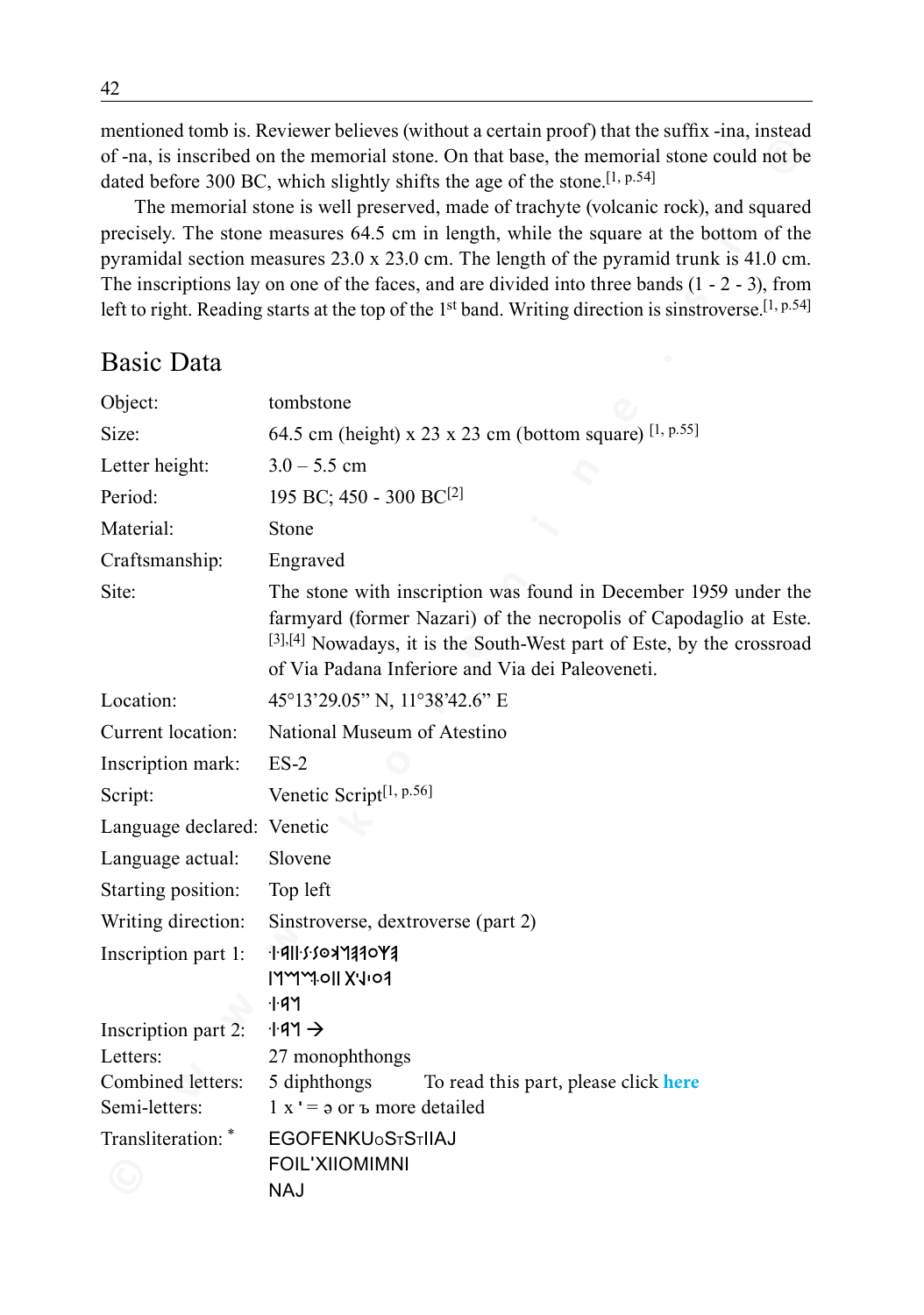|                  | <b>JAN</b><br>Transformation of the Venetic letters to the Latin letters one by one,<br>without influence of the contents or explanation of the inscription.<br>If the Venetic letter is compounding two letters, the second one is                                              |
|------------------|----------------------------------------------------------------------------------------------------------------------------------------------------------------------------------------------------------------------------------------------------------------------------------|
|                  | To read this part, please click here                                                                                                                                                                                                                                             |
| Transcription: # | JEGOVENČUOSTSTIJAJ<br>VOIL'ŽIJOMIMNI<br><b>NAJ</b><br><b>JAN</b>                                                                                                                                                                                                                 |
| No. of letters:  | 38<br># Transcription of the Venetic letters to an adequate sounds represented<br>by the Latin letters on the basis by knowing the meaning and partitions<br>of the contents. Compound letters are separated by sounds. Each<br>letter corresponds to an exact sound.            |
| Interpreter:     | Mark Lublanski                                                                                                                                                                                                                                                                   |
| Date revealed:   | 9.12.2015                                                                                                                                                                                                                                                                        |
|                  |                                                                                                                                                                                                                                                                                  |
|                  | Figure 1: Front of the tombstone drawing. <sup>[5, p.335]</sup><br>An example obelisk with its inscription that marked grave locations                                                                                                                                           |
| Interpretation   | of G. B. Pellegrini & A. L. Prosdocimi (1967) <sup>[1, pp.54-6]</sup>                                                                                                                                                                                                            |
|                  | Finding was published by G.B. PELLEGRINI («AIV» CXIX, pp. 374-377) shortly<br>after the discovery, with the archaeological preface (pp. 373-4) written by G. Fogolari. The<br>noted author made further reading improvements in 1963 («St. Etr.», XXXI, pp. 387-9).              |
|                  | <b>Band 1</b> (length 36 cm, height $3.5-5.5$ cm):                                                                                                                                                                                                                               |
|                  | has 15 letters of the same height, with exception of o (circle) symbol. Punctuation and<br>order: the authentic punctuations are rather superficial, and therefore they can be easily<br>confused with roughness of the stone. The letter U is pointed downwards. The letter $H$ |



*Figure 1: Front of the tombstone drawing.[5, p.335] An example obelisk with its inscription that marked grave locations*

## Interpretation of G. B. Pellegrini & A. L. Prosdocimi (1967)<sup>[1, pp.54-6]</sup>

#### **Band 1** (length 36 cm, height 3.5-5.5 cm):

has 15 letters of the same height, with exception of o (circle) symbol. Punctuation and order: the authentic punctuations are rather superficial, and therefore they can be easily confused with roughness of the stone. The letter U is pointed downwards. The letter H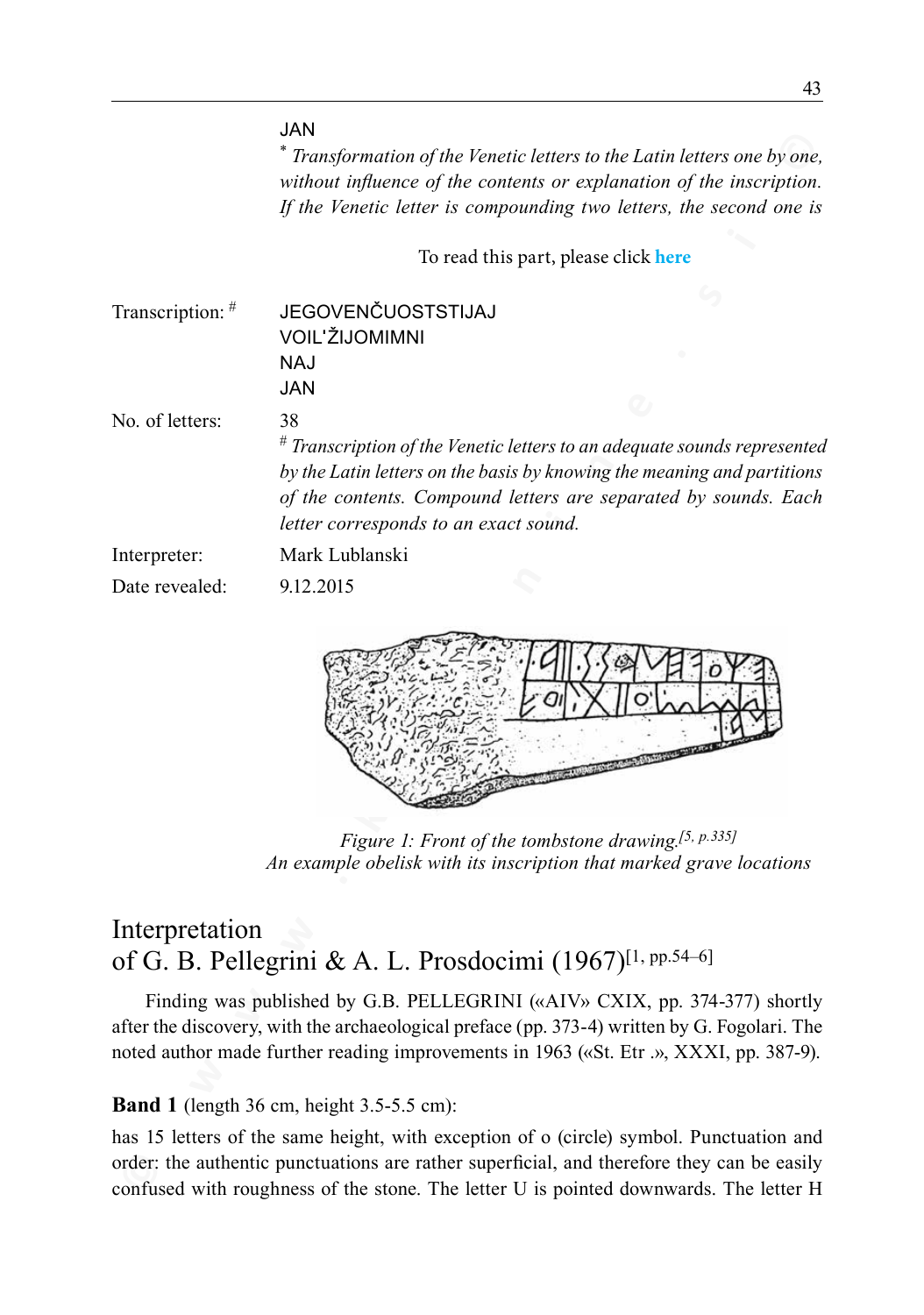has a form of ladder. The letter J is doubled. The letter O seems to be read after the letter of K. Its irregular shape differentiates from a usual form. Quite deep incision of the letter O could indicate a possibility that stone spot crumbled off when chiseling punctuation, because of the nearby line of the letter K. In this case, the punctuation would give the division between the two syllabic s: ‑ko.s.siia.i. Reading the inscription that way indicates that the Athestine style of the inscription should be excluded.<sup>1</sup> The line of the letter .E. is consistent with the line of the box.

**Band 2** (length 34.5 cm, height 3.5-5.0 cm):

**EC** Characteristic solution at usual form (put a deep incision of the letter<br>Co could indicate a possibility that stone spec currelled of twhen chiesting punctuation<br>of could include a possibility that stone spec curre has 15-17 letters that are of the same height, with exception of the letter o (circle). Letter L is pointed downwards. Letter J is doubled. Punctuation is ordinary. The letter group of ‑.m.mn‑ could possibly indicate just a supplemental form of the word mai. as its fulfilment, with respective to its graphical derivation (suffix -na of the base, otherwise known in ‑.m.mno). But it is more likely that, as in groups 1 and 3, the top pane is used and that way is read in the sound of -i-. The derivation of the suffix -ina- is well known, although it is considered to be a younger form. However, the inscription appears to be devoted to votive needs, as it is the case of the inscription ES 48. Resemblance of those two onomastic elements is remarkable. The name engraved on the offering tombstone is: uhu.x.siia vo.l.tiio.n.mn‑in(a).

**Band 3** (length 8 cm (n  $\rightarrow$  .i.); height 3.0-4.0 cm):

The line of the letter N is continuation of the word from the upper band.

.e.χovhu.k.s.siia.i./vo.l.tiio.m.mni/na.i. ego Fukssiai Voltiommninai

Normal form: ego + personal name in dative (Fukssia or Fukossia), supplemented with suffix -ina that represents the variant of -na. The suffix -ina, as a variant of the more frequent ‑na, evidence a purely Venetic character of the inscription (also]utina and Voltiommnin[a]).

## Interpretation 1 of Matej Bor (1989)[5, pp.335–8]

| Inscription:     | $19$   $130$   $130$<br>$H$ 41114440   X4104 |                    |
|------------------|----------------------------------------------|--------------------|
| Transliteration: | jegovem koss i jaj<br>voltiji ommninaj       |                    |
| Interpretation:  | Slovene                                      | English            |
| <b>JEGOVEM</b>   | njegovemu                                    | his                |
| <b>KOSS</b>      | kdorkoli                                     | whoever            |
| Ι                | in, tudi                                     | and, also          |
| JAJ              | jahaj, potuj, hodi                           | ride, travel, walk |
| <b>VOLTIJI</b>   | vlastvu, viteštvu                            | knighthood         |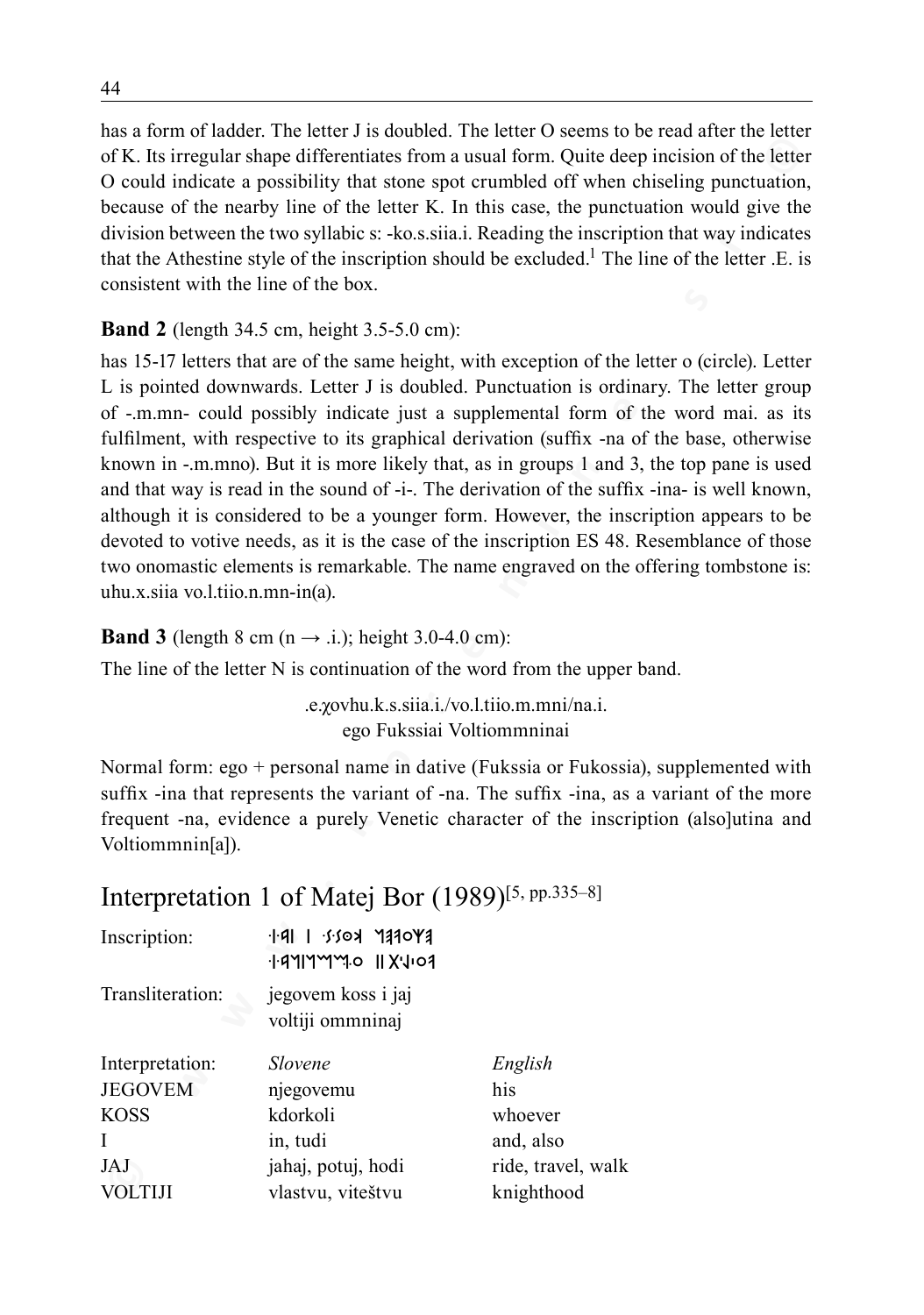| <b>OMMNINAJ</b>  | spominjaj se                                                       | remember                                                           |
|------------------|--------------------------------------------------------------------|--------------------------------------------------------------------|
| Slovene version: |                                                                    | Kdorkoli jahaš tod mimo, spomni se njegovega viteštva.             |
| English version: | Whoever was riding, his knighthood remembers.                      |                                                                    |
| Note:            | book: Veneti, first builders of European community. <sup>[6]</sup> | The interpretation is also described in the English version of the |

# Interpretation 2 of Matej Bor (1989)[5, pp.338–9]

| <b>UNINININAJ</b>     | $\frac{1}{2}$                                                                                                                            | <b>ICHICHIDEI</b>                                      |
|-----------------------|------------------------------------------------------------------------------------------------------------------------------------------|--------------------------------------------------------|
| Slovene version:      |                                                                                                                                          | Kdorkoli jahaš tod mimo, spomni se njegovega viteštva. |
| English version:      | Whoever was riding, his knighthood remembers.                                                                                            |                                                        |
| Note:                 | The interpretation is also described in the English version of the<br>book: Veneti, first builders of European community. <sup>[6]</sup> |                                                        |
|                       | Interpretation 2 of Matej Bor (1989) <sup>[5, pp.338-9]</sup>                                                                            |                                                        |
| Inscription:          | $1.911 \cdot 1.104$ 1310Y3<br>1.9111770   1X4101                                                                                         |                                                        |
| Transliteration:      | jegovemu kos/e/z ijaj<br>volti i ommninaj                                                                                                |                                                        |
| Interpretation:       | Slovene                                                                                                                                  | English                                                |
| <b>JEGOVEM</b>        | k njegovemu                                                                                                                              | to his                                                 |
| KOS/E/Z               | kosez                                                                                                                                    | knight                                                 |
| <b>IJAJ</b>           | jahaj, (potuj)                                                                                                                           | ride, (travel)                                         |
| <b>VOLTI</b>          | viteštvu                                                                                                                                 | knighthood                                             |
| I                     | in (se ga)                                                                                                                               | and (him)                                              |
| <b>OMMNINAJ</b>       | spominjaj se                                                                                                                             | remember                                               |
|                       | Interpretation of Rex E. Wallace (2008) <sup>[7, p.126]</sup>                                                                            |                                                        |
| Inscription:          | <b>PYO PRYKORRIPH POILY IIO.PYMYINH</b>                                                                                                  |                                                        |
| Transliteration:      | ego vhu.k.s.siia.i. vo.l.tiio.m.mnina.i.                                                                                                 |                                                        |
| Interpretation:       |                                                                                                                                          |                                                        |
| EGO                   | I                                                                                                                                        | nom. sg.                                               |
| <b>VHUKSSIIAI</b>     | Fugsya                                                                                                                                   | dat. sg. fem.                                          |
| <b>VOLTIIOMMNINAI</b> | Voltiomnina                                                                                                                              | dat. sg. fem.                                          |
| Interpretation:       | I (belong) to Fugsia Voltiomnina.                                                                                                        |                                                        |
|                       | Interpretation of Vinko Vodopivec (2010) <sup>[8, p.90]</sup>                                                                            |                                                        |
| Inscription:          | <b>AM INM MIGHT POILY IIOM MAN INGLE</b>                                                                                                 |                                                        |
| Transliteration:      | ego ven kos sijaj voltiiom mni naj.                                                                                                      |                                                        |
| Interpretation:       | Slovene                                                                                                                                  | English                                                |
| <b>EGOVEN</b>         | njegovemu                                                                                                                                | his                                                    |
| <b>VOLTI IOM</b>      | duši moji                                                                                                                                | soul (of) mine                                         |
| Slovene version:      | Njega ven kos, sijaj dušam, a meni pokoj.                                                                                                |                                                        |
| Enalich version:      | Out him the blockhird you ships to souls but rest for me                                                                                 |                                                        |

## Interpretation of Rex E. Wallace (2008)[7, p.126]

| Inscription:<br>Transliteration: | <b>PYO PRPKORTIPI POLYX IIO.PYPYIPI</b><br>ego vhu.k.s.siia.i. vo.l.tiio.m.mnina.i. |               |
|----------------------------------|-------------------------------------------------------------------------------------|---------------|
| Interpretation:                  |                                                                                     |               |
| EGO                              |                                                                                     | nom. sg.      |
| VHUKSSIIAI                       | Fugsya                                                                              | dat. sg. fem. |
| <b>VOLTIIOMMNINAI</b>            | Voltiomnina                                                                         | dat. sg. fem. |
| Interpretation:                  | I (belong) to Fugsia Voltiomnina.                                                   |               |

## Interpretation of Vinko Vodopivec (2010)[8, p.90]

| Inscription:     |                                                             |                |
|------------------|-------------------------------------------------------------|----------------|
| Transliteration: | ego ven kos sijaj voltijom mni naj.                         |                |
| Interpretation:  | Slovene                                                     | English        |
| <b>EGOVEN</b>    | njegovemu                                                   | his            |
| <b>VOLTI IOM</b> | duši moji                                                   | soul (of) mine |
| Slovene version: | Njega ven kos, sijaj dušam, a meni pokoj.                   |                |
| English version: | Out him the blackbird, you shine to souls, but rest for me. |                |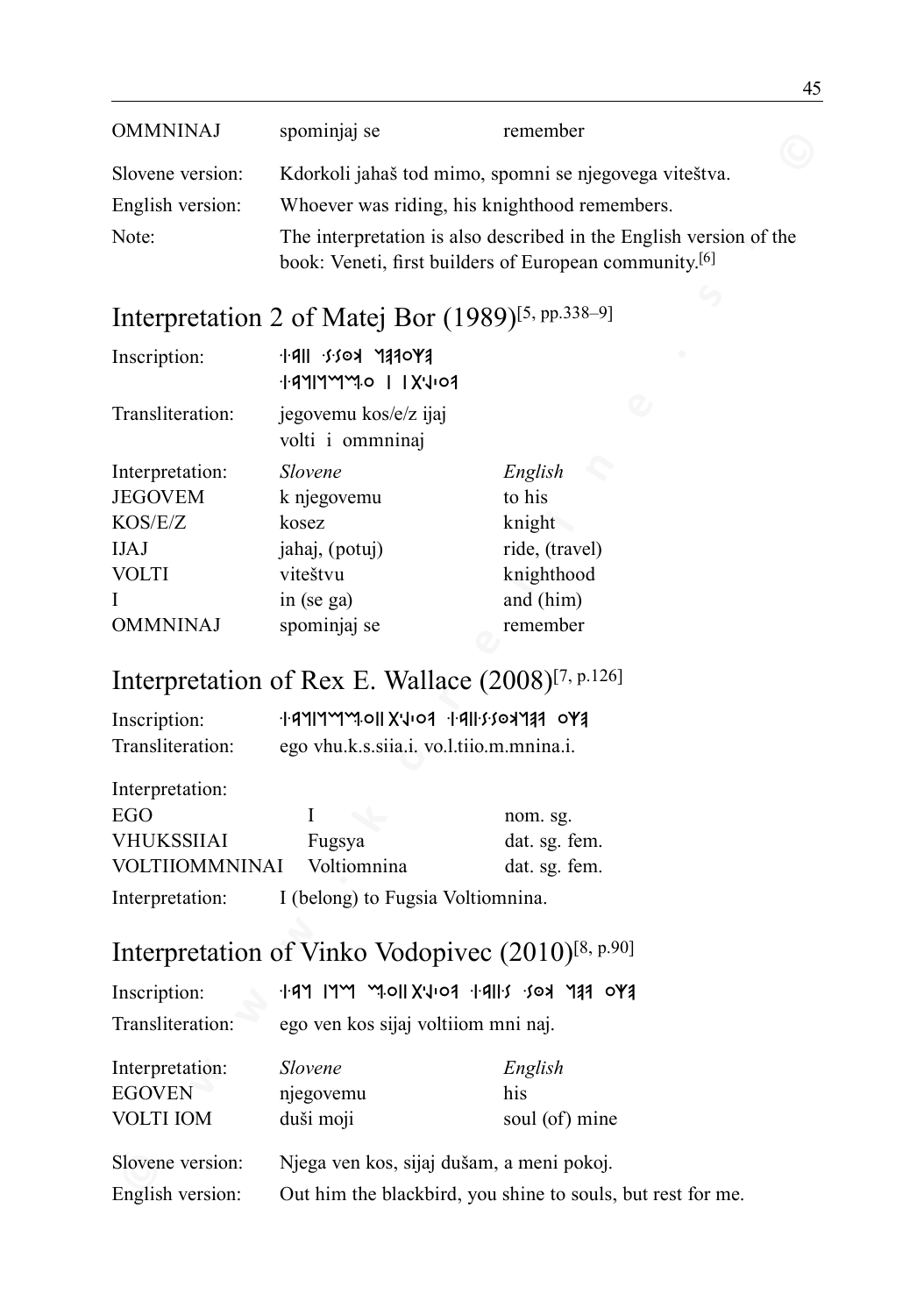# Interpretation of Andres Pääbo (2013)[9]

|                     | $\mu$ interpretation of Antres I aabo (2013).                                                                                                                                                                                                                                                             |
|---------------------|-----------------------------------------------------------------------------------------------------------------------------------------------------------------------------------------------------------------------------------------------------------------------------------------------------------|
| Inscription:        | 1.911.55011310Y3<br><b>MMM.0   X101</b><br>$+91$                                                                                                                                                                                                                                                          |
| Transliteration:    | .e.gov.i.u.k.s.siia.i.<br>vo.l.tiio.m.min<br>na.i.                                                                                                                                                                                                                                                        |
| Interpretation:     | Let remain to be conveyed, to the heavens go.                                                                                                                                                                                                                                                             |
| Estonian variant:   | Jäägu viiguks(?) taeva-minna.                                                                                                                                                                                                                                                                             |
| Note 1:             | This sentence show variations that suggests it is in a slightly different<br>dialect. In fact the word minna.i. instead of mno.i. suggests a dialect<br>closer to Estonian and Finnish that was not as palatalized. The sentence<br>with spaces would be:<br>.e.go v.i.u.k.s.siia.i. vo.l.tiio.m.minna.i. |
|                     | Interpretation of Mark Lublanski (2016)                                                                                                                                                                                                                                                                   |
| Inscription:        | 191 19111771011 XV1041-9113501139073                                                                                                                                                                                                                                                                      |
| Transliteration:    | EGOFENKUoSTSTIIAJFOIL'XIIOMIMNINAJ JAN                                                                                                                                                                                                                                                                    |
|                     |                                                                                                                                                                                                                                                                                                           |
|                     |                                                                                                                                                                                                                                                                                                           |
|                     |                                                                                                                                                                                                                                                                                                           |
|                     |                                                                                                                                                                                                                                                                                                           |
|                     | To read this part, please click here                                                                                                                                                                                                                                                                      |
|                     |                                                                                                                                                                                                                                                                                                           |
| $\hat{\mathcal{L}}$ |                                                                                                                                                                                                                                                                                                           |
| $\odot$             |                                                                                                                                                                                                                                                                                                           |

## Interpretation of Mark Lublanski (2016)

| Inscription:     | <b>APPERKOLLIAI-FOILX IIO.PYPYPIPI-I-APP</b> |
|------------------|----------------------------------------------|
| Transliteration: | EGOFENKUOSTSTIIAJFOIL'XIIOM(MNINAJ JAN       |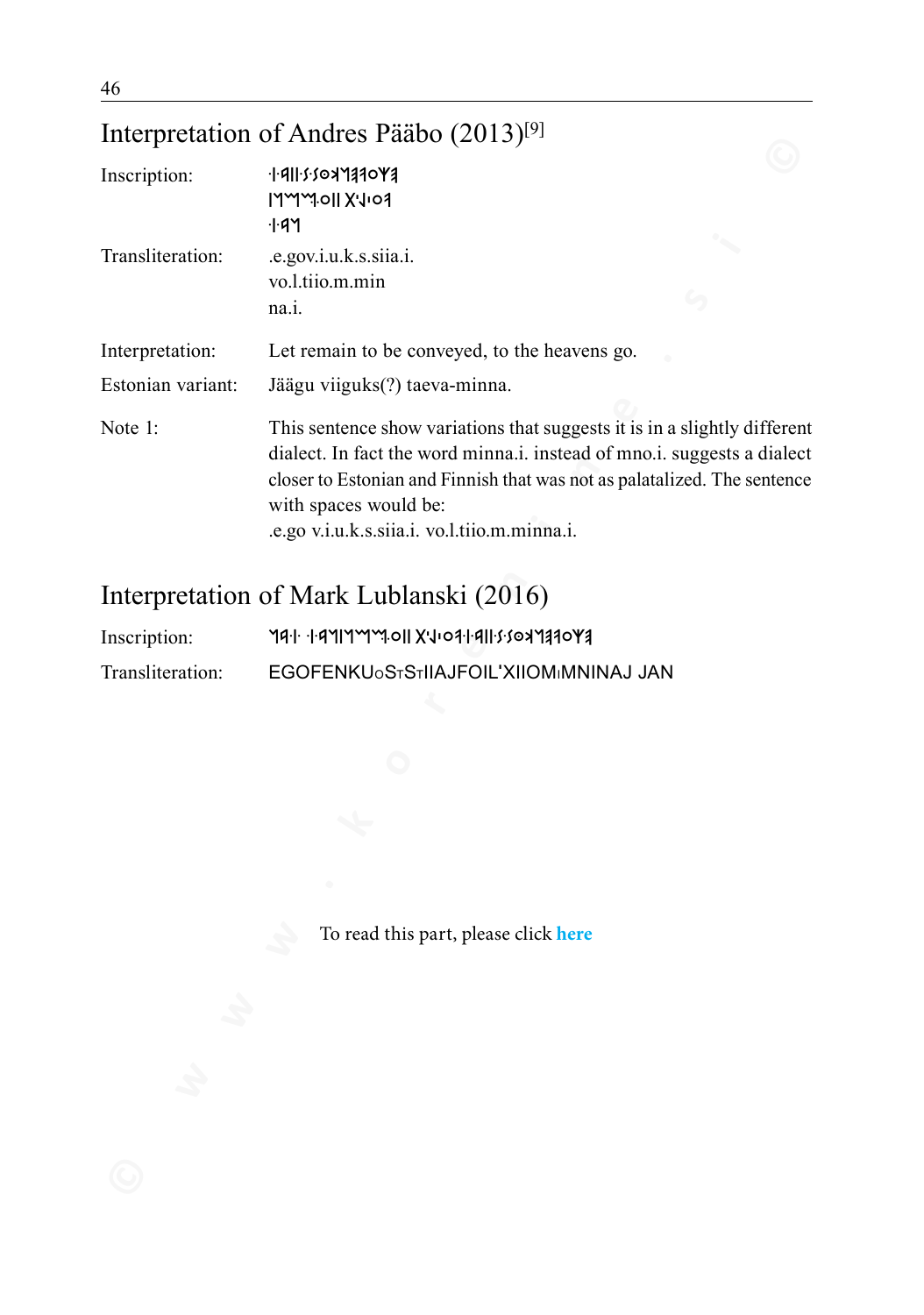

*Picture 1: The original position of the memorial stone.[5, p.335]*

### Words Partitioning

On the bases of the rules mentioned above, including all the letters, their sound peculiarities and the semantics of the Slovene language, the tombstone inscription from necropolis of the Capodaglio at Este, known by the sigla ES-2, is dispensed to words as follows:

| Venetic letters: | $P(Y \in \mathbb{R}^n)$ $P(Y \in \mathbb{R}^n)$ in the $P(Y \in \mathbb{R}^n)$ in the $P(Y \in \mathbb{R}^n)$ |
|------------------|---------------------------------------------------------------------------------------------------------------|
| Latin letters:   | JEGO VENČUOST STIJAJ VOI L'ŽIJOMI MNI NAJ                                                                     |

### Meaning

| Venetic                                                          | Slovene                                        |  |
|------------------------------------------------------------------|------------------------------------------------|--|
| Jezo venčuost stijaj, voi l' žijomi mni naj.                     | Jezo vjenčuost stijaj, voj l' ž' jomi mni naj. |  |
| Jan.                                                             | Jan.                                           |  |
| Table 1: Full words of the tombstone inscription in the Venetic, |                                                |  |
| with translation into the Slovene language                       |                                                |  |

| Literal Slovene                          | English                                   |
|------------------------------------------|-------------------------------------------|
| Njegov duh naj sije, le z njim naj vojna | Let his spirit gleam; the war likewise to |
| mine.                                    | him may pass away.                        |
| Jan.                                     | John.                                     |
|                                          |                                           |

*Table 2: Full words of the tombstone inscription* in the literal Slovene and English.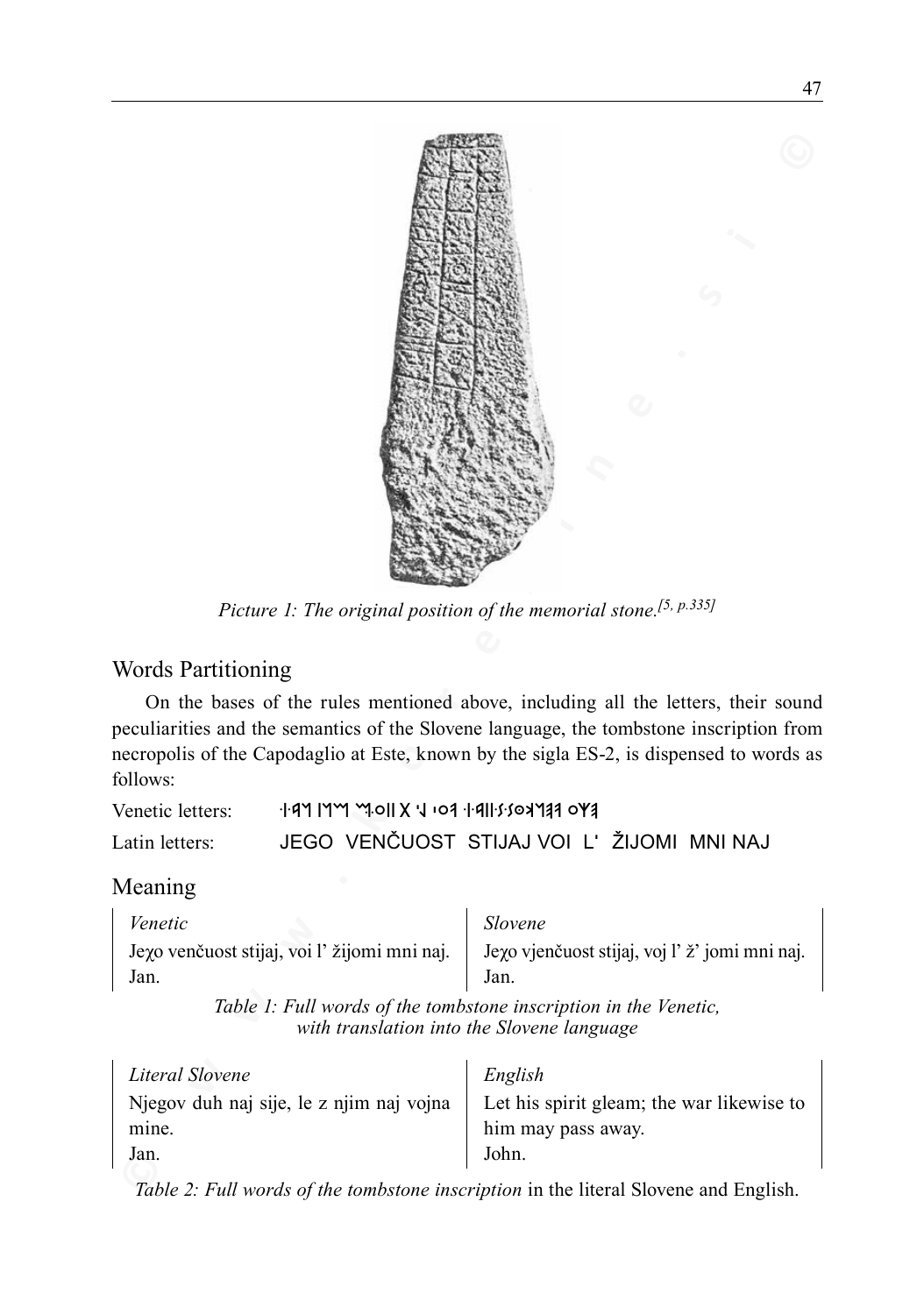To read this part, please click **[here](https://promin.si/trgovina/index.php?main_page=product_info&products_id=24)**

### Idioms:

ь as ə in bottle

#### ъ as ə in the

**Example 1.1** (To read this part, please click here<br> **C**  $\sim$  **W** and this part, please click here<br> **w** as a in bottle<br> **w** as a in bottle<br> **w** as a in the legger The Vertechoiges are convinced but the vert, word-good and  $<sup>1</sup>$  jeyo The personal pronoun  $\langle$ ego $\rangle$  is the most frequently word used among the Venetic</sup> inscriptions. The Venetologists are convinced that the ven. word ego has a meaning of 'I', which they prove with the Latin word ego 'I, me, we, us'. The real meaning of the Venetic word  $\langle$ ego $\rangle$  is 'his' and is the same to the Slovene word jego(v), which is proved by semantics. As it can be clearly seen, the written form between the words ego and jego is undoubtedly very close. Also languages related to the Slovene have the similar form, as the next examples show: blr. jago, cz. jeho, hun. az ő, lit. jo, pol. jego, rus. ego, sct. aige, svk. jeho, ukr. jogo and wls. ei. Word I, as it appears in different languages, is noted at the end of the explained of this idiom. The ven. word ego is presented on many tombstones. By the scientific claim about the meaning of the ven. word ego, which shall be 'I', the funeral inscription on the stone would be addressed from the death one to himself, like: "ego…". Such an explanation is at least unusual. If we examine the funeral texts that are undoubtedly understandable to us, we will find again and again the same sample of text addressing. Those in mourn for the dead person dedicate their best thoughts to deceased one. Being aware of this principle it is clear, that only the living people who are stay in the material world, can chisel the inscription in the stone dedicated to the soul of the dead one. Also consider that Veneti and other ancient people deeply believed in the life after death and that the souls of the dead travels to the heaven. That is away from the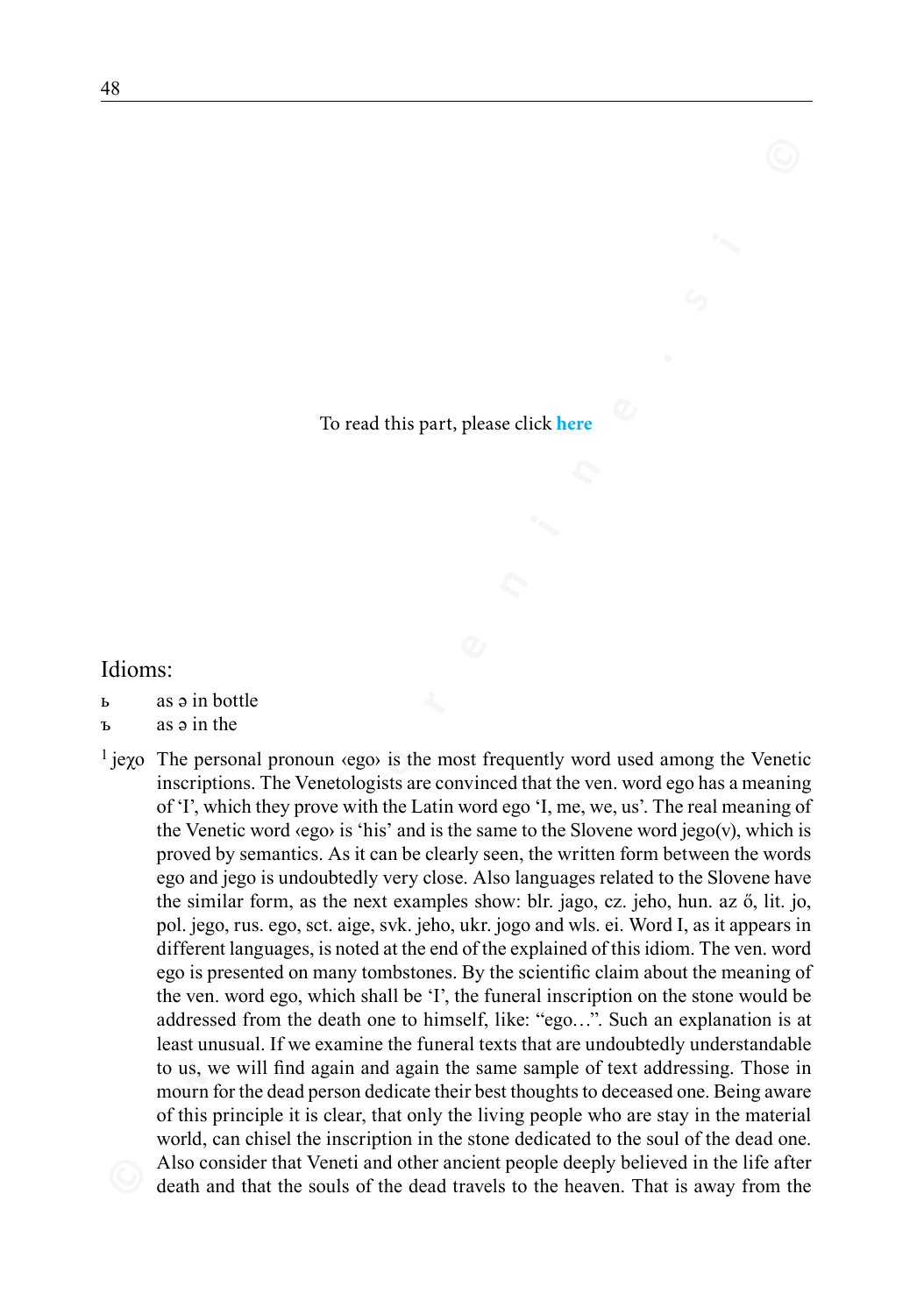**© w w w . k o r e n i n e . s i ©** To read this page, please click **[here](https://promin.si/trgovina/index.php?main_page=product_info&products_id=24)**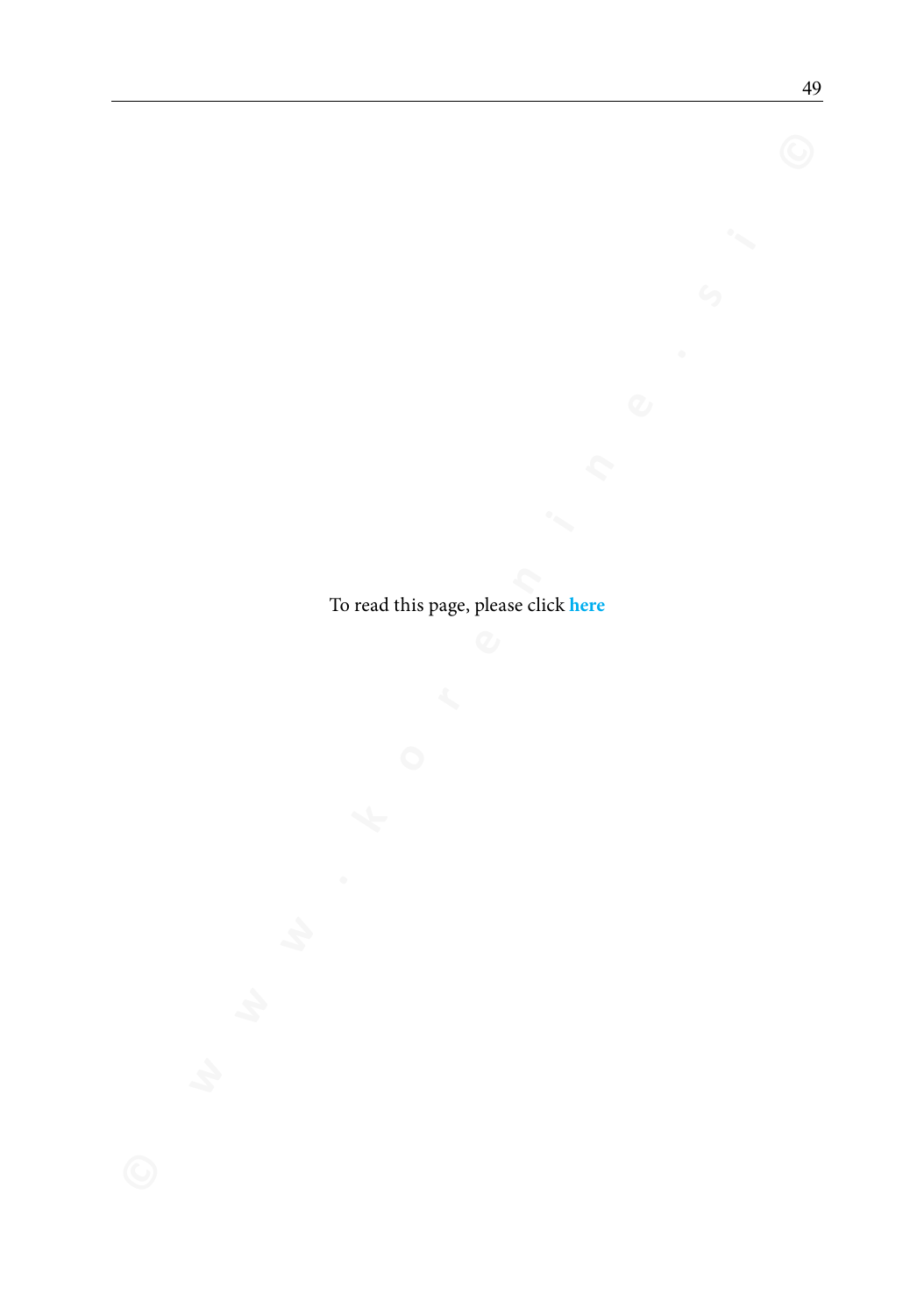**© w w w . k o r e n i n e . s i ©** To read this page, please click **[here](https://promin.si/trgovina/index.php?main_page=product_info&products_id=24)**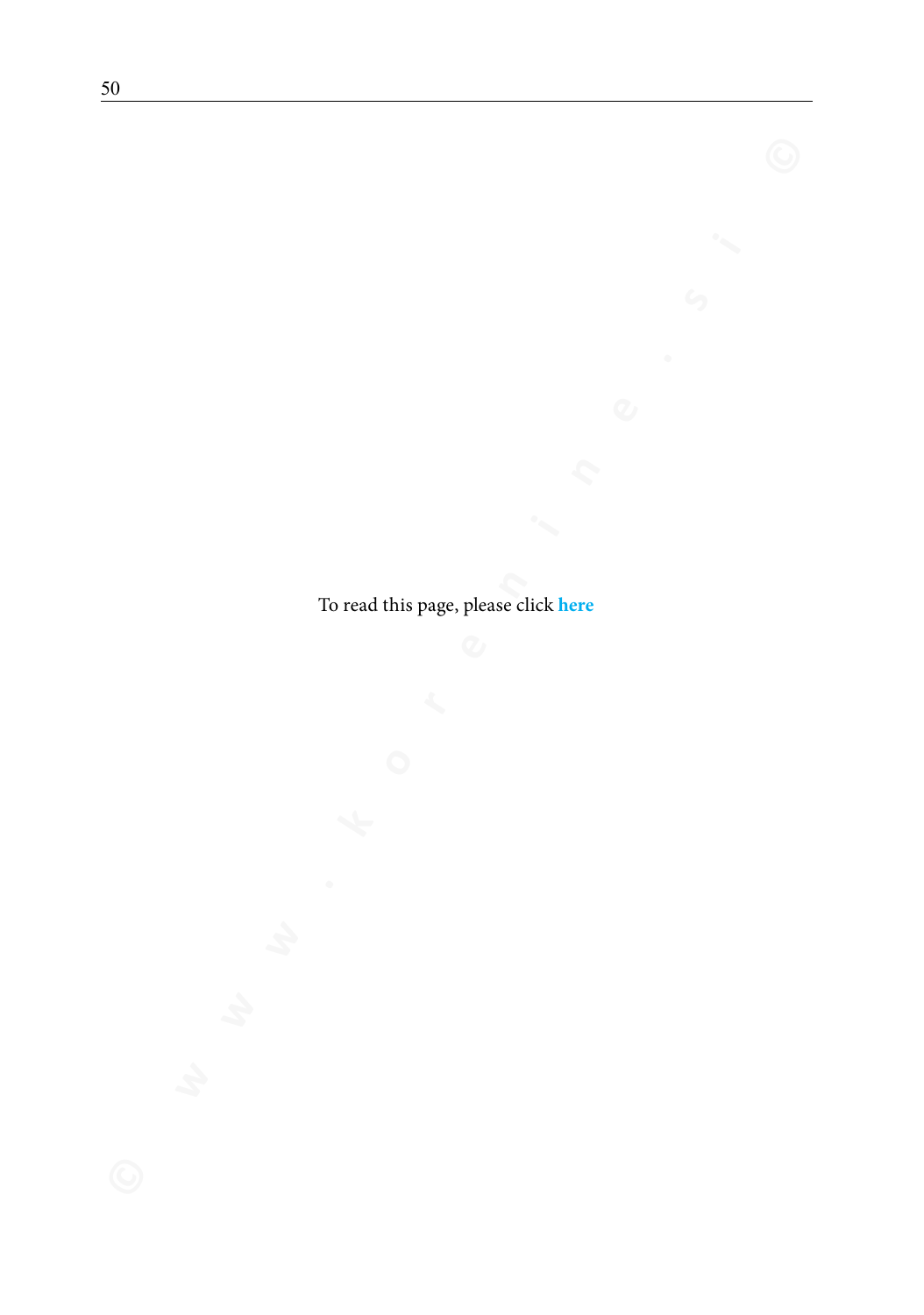**© w w w . k o r e n i n e . s i ©** To read this page, please click **[here](https://promin.si/trgovina/index.php?main_page=product_info&products_id=24)**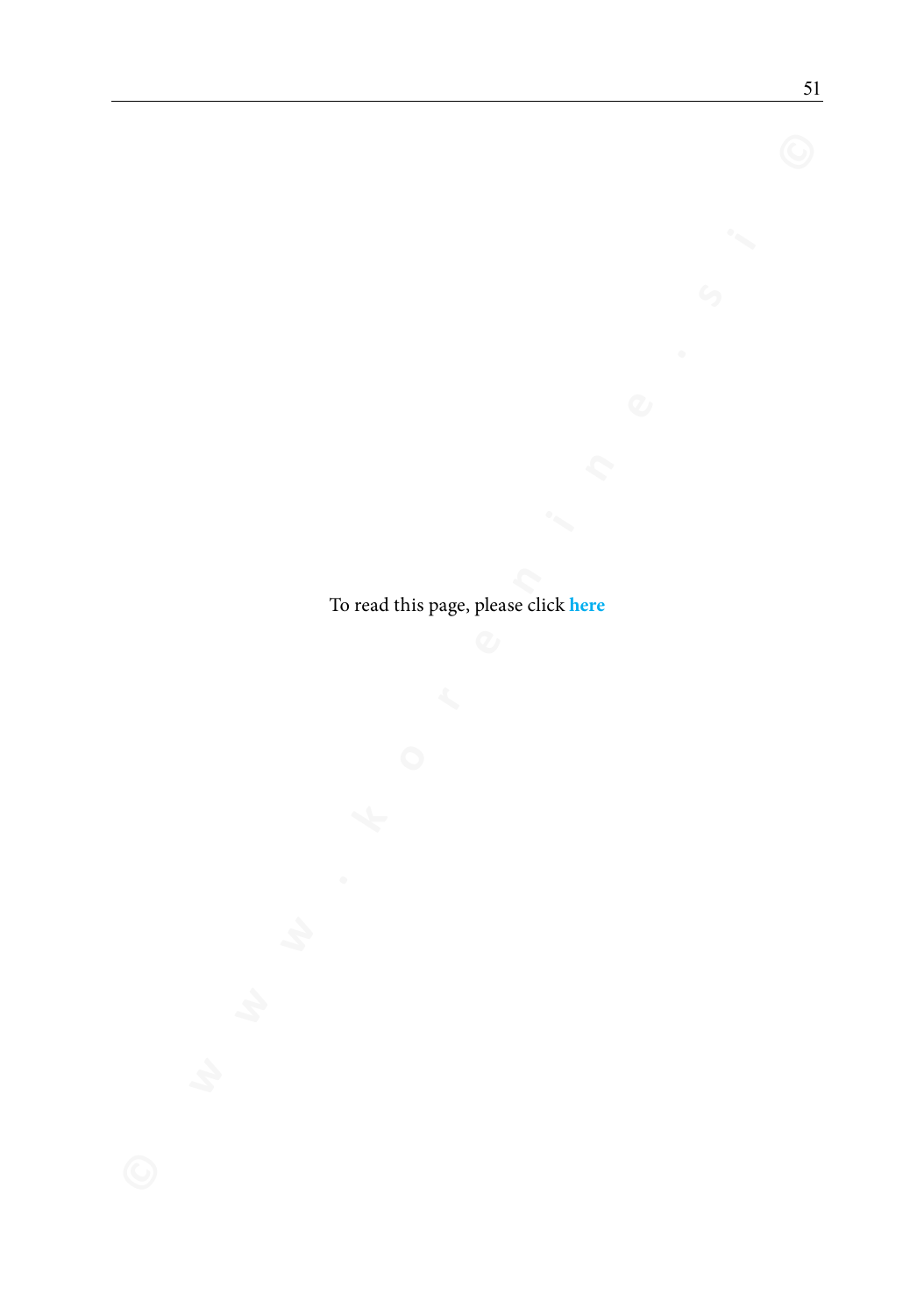pay the net pay the state of  $\mathbf{w}$  is the state of  $\mathbf{w}$  is the state of  $\mathbf{w}$  is the state of the state of the state of the state of the state of the state of the state of the state of the state of the state of t *med štajerskimi in ogrskimi Slovenci in med nekaterimi Dolenjci, v pisni slovenščini pa jih ne rabimo več.*"; in English: "*Forms: jega, jemu etc. are still in use among the Styrian and Hungarian Slovenes and also among some of Slovenes of the Lover Carniola. But we do not use those forms in the literal Slovene anymore.*".[19] A statement of the Slovene linguist can clear up the era of the 19<sup>th</sup> century, when the letter pairs ‹nj› and ‹lj› had been systematically introducing it the literal Slovene, replacing the Slovene letters and sounds of  $\langle n \rangle$ ,  $\langle n \rangle$  and  $\langle n \rangle$ . The statement of the mentioned linguist run as follows: "*Kako se glasi zdaj v imenovavnem in toživnem? V imenovalniku je on, ona , ono, kar v staroslovensčini tudi ni neznano, in toživ. njega - ga, njo -jo, njega - ga. Tu pa tam se sliši skrajšano nja, tudi jega zlasti po Dolenskem. Prava oblika je vendar v tož. i, in iz te oblike i, ja, je so nastale druge: jega, jemu, je, jej, ji, jo, ju, jima, jih itd. Sej jih toliko brez n govorimo in pišemo, zakaj bi ne pisali tudi jega, jemu, ker se po več krajih sliši in z nekdanjo pisavo strinja? Zakaj ne! Tudi jaz sem te misli, da bi se svobodno rabilo zdaj to, zdaj uno. Kako je to, da se piše tolikrat n v njega, njemu, njem, njim, njih, samo tudi brez predlogov? Ker so mislili, da se ima izpeljevati iz on, ona, ono, kar je pa napačno; prava izpeljava je iz i, jega itd. Po tem takem so se razvile dvojne oblike…*"; in English: "*What is its written form in the nominative and accusative case at the present time? It is on, ona, ono in the nom., which is not unknown ti the old Slovenes, and in acc. is njega – ga, njo –jo, njega – ga. Here and there the shortened form nja, also jega can be heard, especially in the Lower Carniola. However, the correct form in acc. case is i, and from the forms i, ja, je the other words developed, like: jega, jemu, je, jej, ji, jo, ju, jima, jih, etc. For we pronounce and write them so many times without n, why wouldn't we write also jega, jemu, which can be heard in many places around the country and is also in accordance to the former manner of writing. Why not! I also thought that one or another form should be in use freely. What for the n is written so frequently in njega, njemu, njem, njim, njih, also without prepositions? Because they are of opinion, it has to derive from on, ona, ono, which is false; the correct form should derive from i, jega, etc. Consequently double forms arose…*".  $[20]$  p.40 The upper study shows that the form of slv. word jъmi/jemi and ven. word jomi stay practically the same after more than 2000 of years.

8 mni Yet another Venetic verb that is in every aspect alike to the Slovene word ‹mni› / mьni/, slk. mine. Both, the Venetic and the Slovene word have the same meaning of 'pass by, be over, elapse'. The imperative ‹mni› is still in use in slv. dialects, but it is rarely used in this mode. More frequently it is used in other cases like: mniu, mnu, mnit, etc. I remember my father some 40 years ago to talk the words: teu že mniu, slk. te bo že minilo 'it will pass by you (desire, interest)'.<sup>[21]</sup> The word teu is a compound shortened from the words te 'you' + (b)u slk. bo 'will' > teu. The slv. word mniu equals to the slk. sg. neuter of the -l participle minilo 'be over, run out, expire, pass', of which the  $2<sup>nd</sup>$ sg. prs. imperative is mini. The slk. imp. verb mini derives from the Slovene form mni/mьni. The words starting with the letters mni- in the Slovene language that has some other meanings are as follows: mnìh 'a monk'; mni se mi, slk. zdi se mi 'it seems to me'.[22, p.587] The word ‹mni› and ‹mni se mi› derives from slv. verb mním (mnéti), slk. menim 'I think'.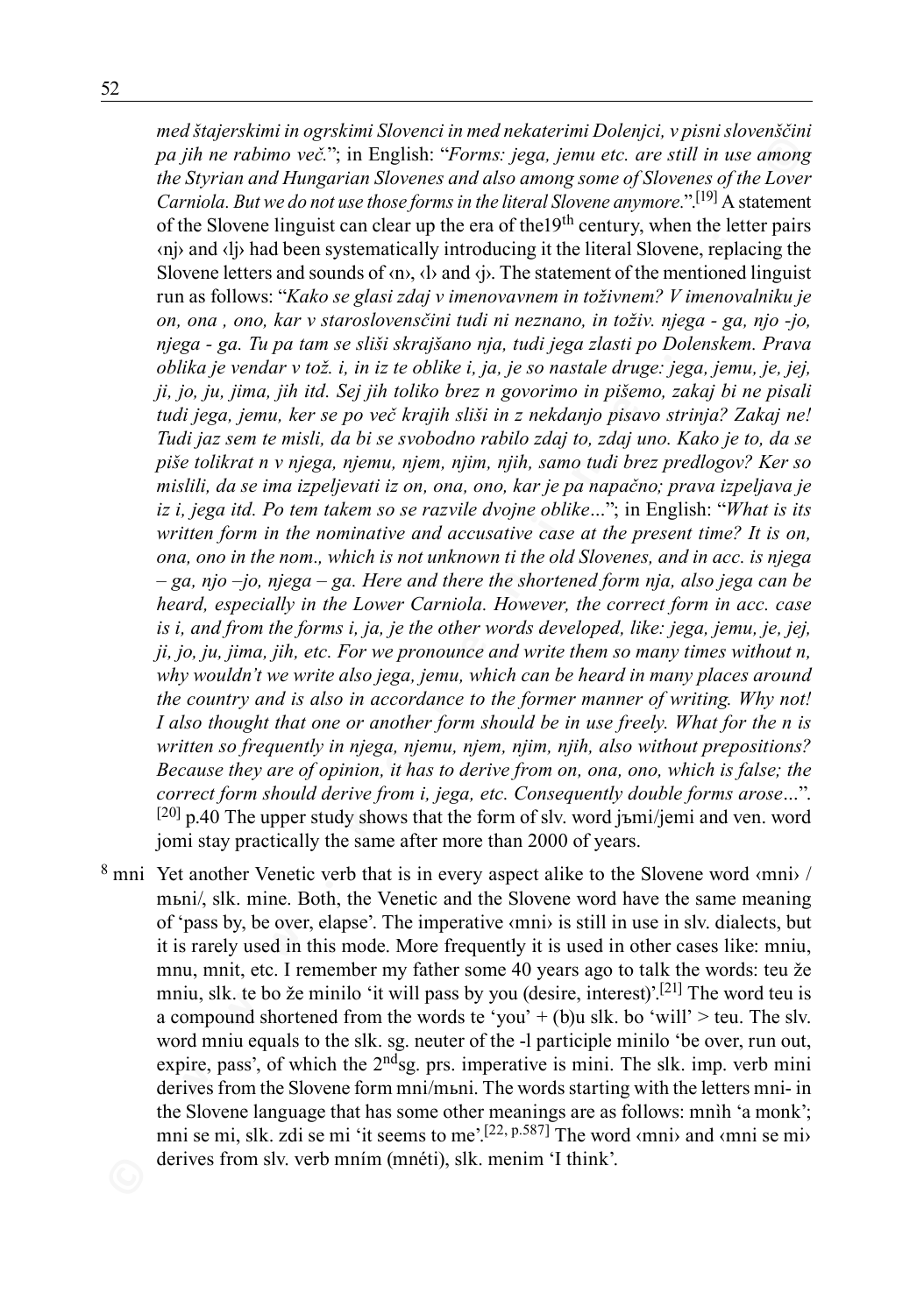### Inscription Lesson

From the words found on the Commander Jan memorial stone, it can be gathered that the stone was made in wartime. The time of combat is not known exactly. Dating is going back from 195 - 450 BC. The younger dating would fall in the time of the Roman - Gallic wars, while the older dating would indicate an inter-Gallic conflict. It is the most likely that erection of the memorial stone is going back around the year 300 BC, as Prosdocimi estimates. Because at that time, the Romans were far south of the Po River, it would mean that two Gaulish tribes were in combat.

By my opinion, those two tribes were the most possibly in war as an outcome of the Roman diplomacy. It reveals how the Romans likely operate on the target lands, by their diplomacy. If this presumption holds the water, the Roman strategy was to quarrel two domestic tribes many, years before they subdue both of them. They were trying to make one tribe for themselves by granting them some privileges, on prejudice of the other neighbor. Ruining steady interactions cause destabilization of reciprocal relations, which necessarily results in conflict.

**ESC (PIOUT) LESSOI C**<br>**ENCIPY (DESCON) ENCIPY (EVALUAT COND ENCIPY (EVALUAT COND ENCIPY (EVALUAT COND ENCIPY (EVALUAT COND ENCIPY (EVALUAT COND ENCIPY (EVALUAT COND COND ENCIPY (ACT TO** *S* **- 450 RC. The** How do we know that the buried solider was commander? Because, usual soldiers were not buried in a prominent way like the grave findings show. Especially, setting a tombstone was expensive thing, which only aristocracy could afford. This tombstone shows by itself, that setting a memorial stone on the grave of deceased had been in use fare before Romans occupied Celtic lands. Because, stone is used to memorize a dead person, it is expected that inscriptions engraved on the stone would reveal personal characteristics of the dead and especially his name. The name is the most important for generations to come, to carry on the memory of their relative or hero, on a specific location. It is very likely that the 3<sup>rd</sup> belt of inscriptions is semi-palindrome, which reveals the name Jan, when it is read backward. The short word of the 3<sup>rd</sup> belt with a bulk of empty space obviously distinguishes from other 2 belts, that are written fully, and is therefore quite outstanding.

The pyramidal shape of the stone the most likely exposes direction towards the sky. Therefore, it is directed into heaven. The Gauls must had some knowledge about the human energetic field, which is presently known by the word aura, while the original Gaulish term was 'venčuost'. They connected aura with shining, which "lives on" even after person's death. Therefore, mourners wish Jan's aura to shine, which in other words means that they wish him to live vivacious afterlife. Their thoughts undoubtedly reveal that they strongly believe in a life after death.

Another wish that Gauls inscribed into a memory to theirs hero, is that the war would end as Commander Jan ended his live, which undoubtedly links his death with war combat.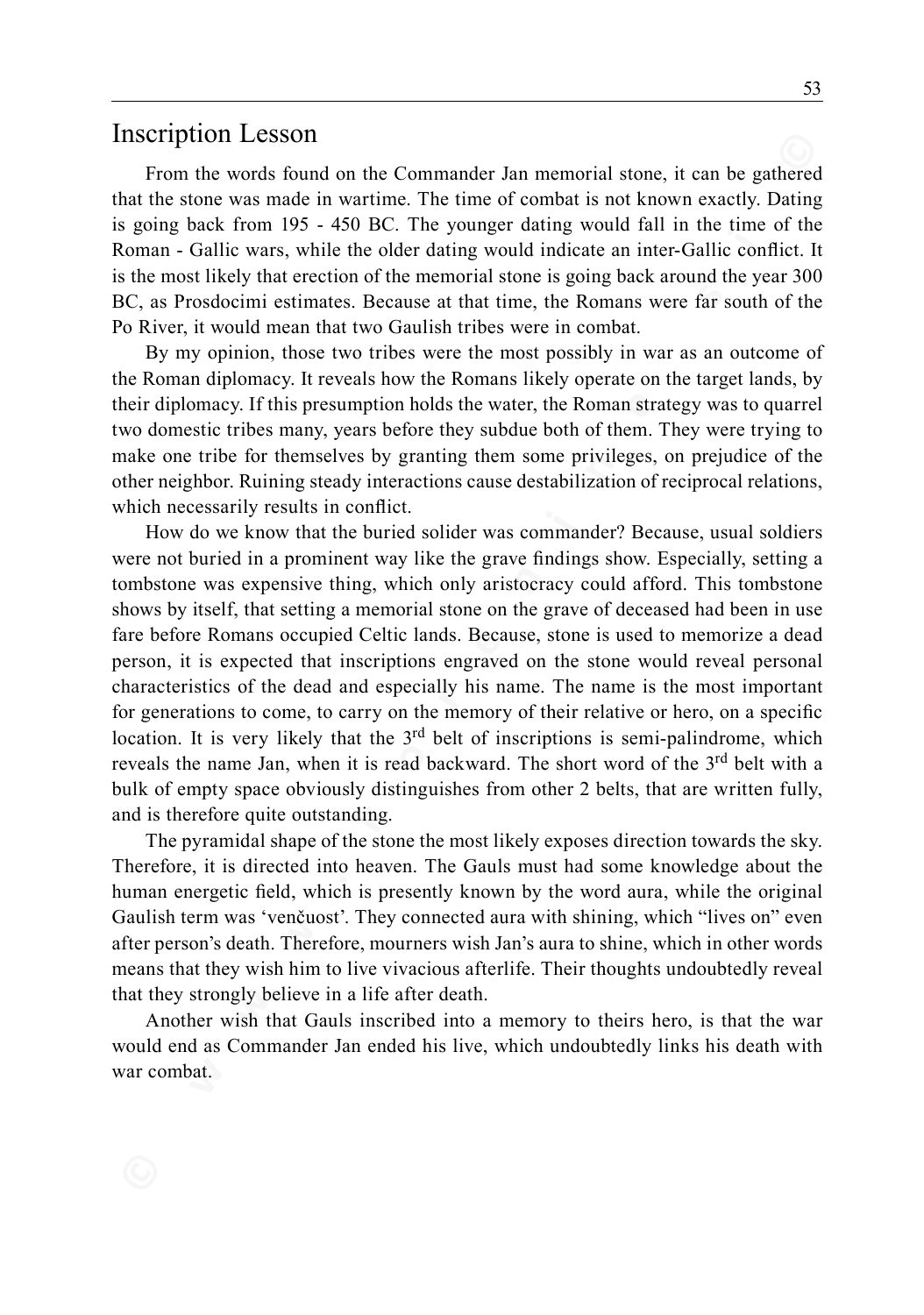

*Picture 3: Locations of the Jan and the other studied inscriptions.*

## List of Abbreviations:

| acc          | Accusative            | lit    | Literal              |
|--------------|-----------------------|--------|----------------------|
| act          | Active                | loc    | Locative             |
| adj          | Adjective             | m      | Masculine            |
| adv          | Adverb                | nom    | Nominative           |
| conj         | Conjunction           | n      | Neuter               |
| dat          | Dative                | p.prn  | Personal Pronoun     |
| du           | Dual                  | perf   | Perfect              |
| f            | Feminine              | pl     | Plural               |
| fig          | Figurative            | prn    | Pronoun              |
| gen          | Genitive              | prps   | Proposal             |
| ind          | Indicative            | prs    | Present              |
| indecl       | Indeclinable          | prtc   | Participle           |
| inf          | Infinitive            | ps.prn | Possessive Pronoun   |
| inst         | Instrumental          | rstr   | Restrictive (Adverb) |
| imp          | Imperative mood       | sg     | Singular             |
| <i>i.prn</i> | Interrogative Pronoun |        |                      |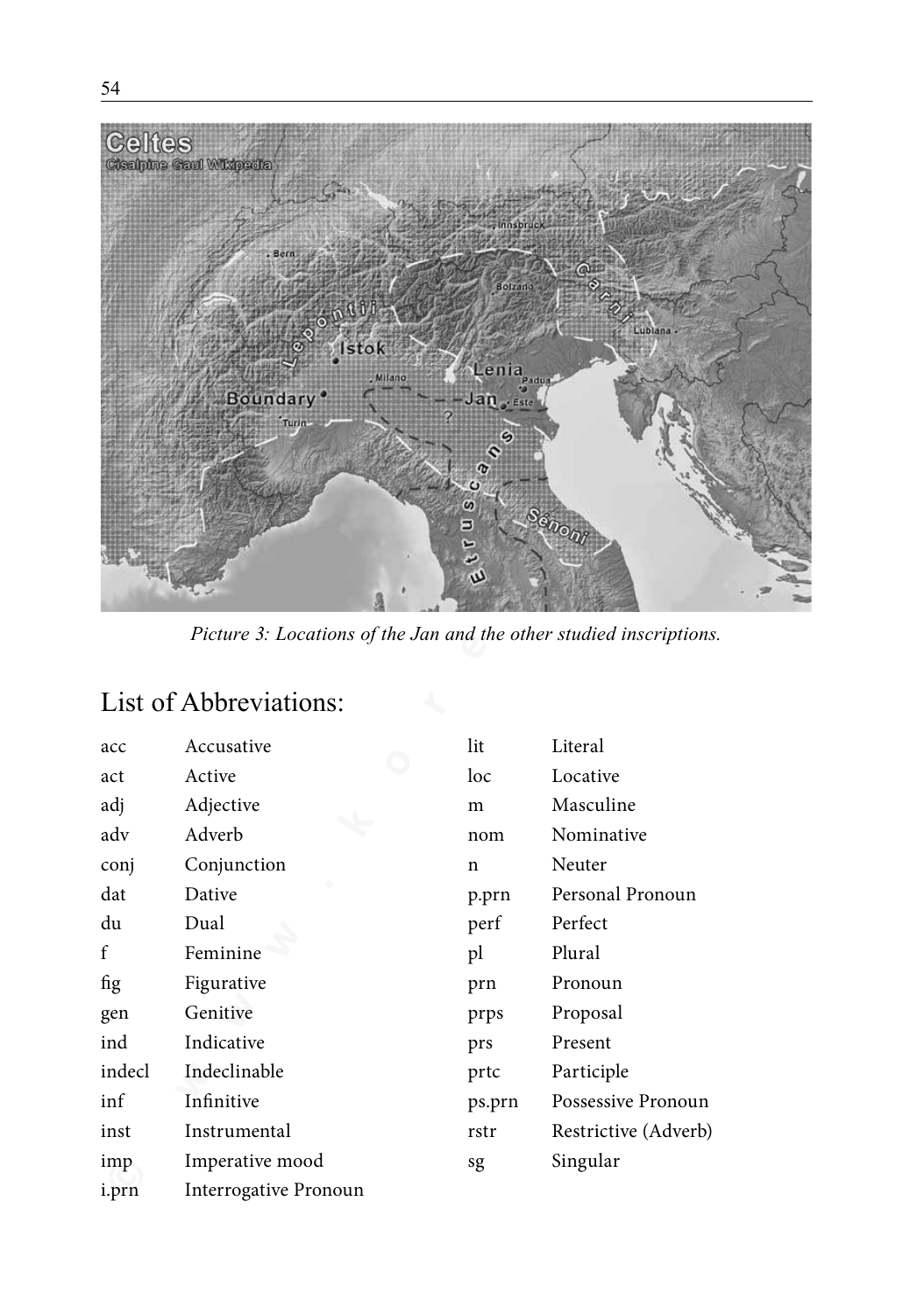| alb                                                                                                                                                                           | Albanian                                                                                                                                                                       | ita                | Italian                  |  |  |  |
|-------------------------------------------------------------------------------------------------------------------------------------------------------------------------------|--------------------------------------------------------------------------------------------------------------------------------------------------------------------------------|--------------------|--------------------------|--|--|--|
| ags                                                                                                                                                                           | Anglo-Saxonian                                                                                                                                                                 | lat                | Latin                    |  |  |  |
| arm                                                                                                                                                                           | Armenian                                                                                                                                                                       | lit                | Lithuanian               |  |  |  |
| blg                                                                                                                                                                           | Bulgarian                                                                                                                                                                      | let                | Latvian                  |  |  |  |
| blr                                                                                                                                                                           | Belarusian                                                                                                                                                                     | nrw                | Norwegian                |  |  |  |
| blt                                                                                                                                                                           | Baltic                                                                                                                                                                         | pol                | Polish                   |  |  |  |
| ctl                                                                                                                                                                           | Catalan                                                                                                                                                                        | ptg                | S)<br>Portugal           |  |  |  |
| CZ                                                                                                                                                                            | Czech                                                                                                                                                                          | rus                | Russian                  |  |  |  |
| dan                                                                                                                                                                           | Danish                                                                                                                                                                         | sct                | Scots                    |  |  |  |
| dch                                                                                                                                                                           | Dutch                                                                                                                                                                          | slk                | <b>Literally Slovene</b> |  |  |  |
| dlž                                                                                                                                                                           | Lower Lusatian                                                                                                                                                                 | slv                | Slovene                  |  |  |  |
| eng                                                                                                                                                                           | English                                                                                                                                                                        | spn                | Spanish                  |  |  |  |
| fr                                                                                                                                                                            | French                                                                                                                                                                         | stcs               | Old Church Slovene       |  |  |  |
| gal                                                                                                                                                                           | Galician                                                                                                                                                                       | svk<br>$\bullet$ . | Slovak                   |  |  |  |
| ger                                                                                                                                                                           | German                                                                                                                                                                         | swd                | Swedish                  |  |  |  |
| got                                                                                                                                                                           | Gothic                                                                                                                                                                         | štj                | Styria slv. dialect      |  |  |  |
| gr                                                                                                                                                                            | Greek                                                                                                                                                                          | tch                | Tocharian                |  |  |  |
| hun                                                                                                                                                                           | Hungarian                                                                                                                                                                      | ukr                | Ukrainian                |  |  |  |
| ide                                                                                                                                                                           | Indo-European                                                                                                                                                                  | ven                | Venetic                  |  |  |  |
| ir                                                                                                                                                                            | Irish                                                                                                                                                                          | vzh                | Eastern slv. dialects    |  |  |  |
| isl                                                                                                                                                                           | Icelandic                                                                                                                                                                      | wls                | Welsh                    |  |  |  |
| References                                                                                                                                                                    |                                                                                                                                                                                |                    |                          |  |  |  |
| 1. Giovan Battista Pellegrini & Aldo Luigi Prosdocimi, La lingua venetica, I-Le<br>iscrizioni, Istituto di glottologia dell' Università di Padova, Padova 1967                |                                                                                                                                                                                |                    |                          |  |  |  |
| 2. Giovan Battista Pellegrini & Aldo Luigi Prosdocimi, La lingua venetica - Es 2,<br>Trismegistos, acc.: Mar. 12 2016,<br>http://www.trismegistos.org/tm/detail.php?tm=218057 |                                                                                                                                                                                |                    |                          |  |  |  |
|                                                                                                                                                                               | 3. Necropoli Morlungo - Capodaglio, geoview.info, acc.: Apr. 12 2018,<br>http://it.geoview.info/necropoli_morlungo_capodaglio,1808405120n                                      |                    |                          |  |  |  |
|                                                                                                                                                                               | 4. Itinerario archeologico di Este, www.atestino.beniculturali.it, acc.: Apr. 12 2018,<br>http://www.atestino.beniculturali.it/index.php?it/30/itinerario-archeologico-di-este |                    |                          |  |  |  |
|                                                                                                                                                                               | 5. Matej Bor, Jožko Šavli & Ivan Tomažič, Veneti naši davni predniki, Editiones<br>Veneti, Lublana 1989                                                                        |                    |                          |  |  |  |
|                                                                                                                                                                               | 6. Matej Bor, Jožko Šavli & Ivan Tomažič, Veneti : first builders of European<br>community, Editiones Veneti, Wien 1996                                                        |                    |                          |  |  |  |
|                                                                                                                                                                               | 7. Roger D. Woodard, The Ancient Languages of Europe, Cambridge University<br>$p_{\text{reco}}$ Cambridge $2008$                                                               |                    |                          |  |  |  |

## References

- 1. Giovan Battista Pellegrini & Aldo Luigi Prosdocimi, La lingua venetica, I-Le iscrizioni, Istituto di glottologia dell' Università di Padova, Padova 1967
- 2. Giovan Battista Pellegrini & Aldo Luigi Prosdocimi, La lingua venetica Es 2, Trismegistos, acc.: Mar. 12 2016, http://www.trismegistos.org/tm/detail.php?tm=218057
- 3. Necropoli Morlungo Capodaglio, geoview.info, acc.: Apr. 12 2018, http://it.geoview.info/necropoli\_morlungo\_capodaglio,1808405120n
- 4. Itinerario archeologico di Este, www.atestino.beniculturali.it, acc.: Apr. 12 2018, http://www.atestino.beniculturali.it/index.php?it/30/itinerario-archeologico-di-este
- 5. Matej Bor, Jožko Šavli & Ivan Tomažič, Veneti naši davni predniki, Editiones Veneti, Lublana 1989
- 6. Matej Bor, Jožko Šavli & Ivan Tomažič, Veneti : first builders of European community, Editiones Veneti, Wien 1996
- 7. Roger D. Woodard, The Ancient Languages of Europe, Cambridge University Press, Cambridge 2008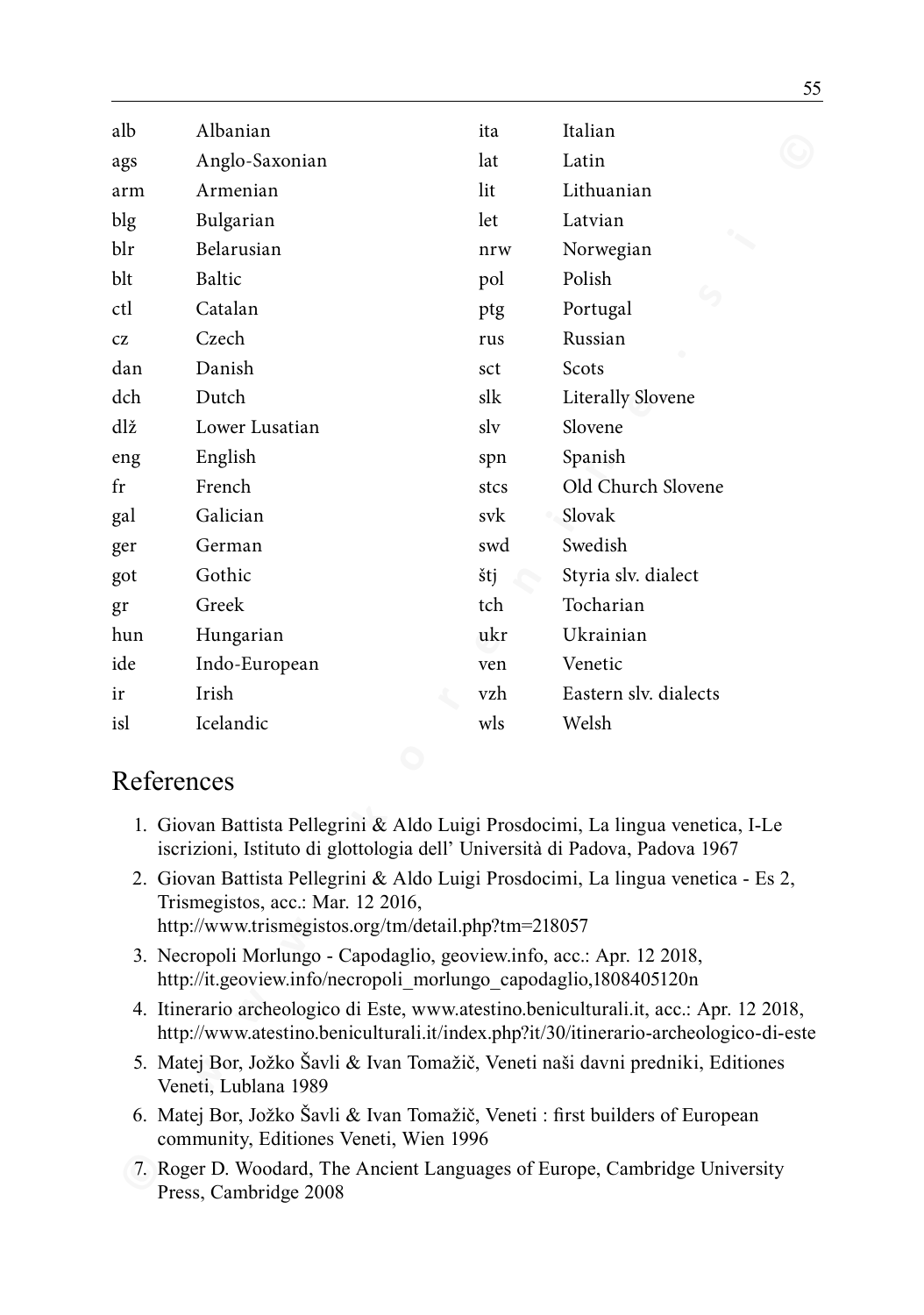- 8. Vinko Vodopivec, "Venetski napisi", Jezikovni temelji starejše slovenske etnogeneze, Jutro, Lublana 2010, p.127
- 9. Andres Pääbo, "The Venetic Language", An Ancient Language from a New Perspective: Final, Apsley, Ontario, Canada 2013, p.95,194-5,217,392,405,437,529, http://books.google.si/books?id=f899xH\_quaMC
- 10. Help:IPA for English, Wikipedia, acc.: Jan. 31 2016, http://en.wikipedia.org/wiki/Help:IPA\_for\_English
- 11. Voiced glottal fricative, Wikipedia, acc.: Apr. 3 2015, http://en.wikipedia.org/wiki/Voiced\_glottal\_fricative
- 12. Google Translate, acc.: Mar. 25 2016, http://translate.google.si/?hl=sl&tab=wT
- 13. Maks Pleteršnik, Slovensko-nemški slovar, P-Ž, 2. del P-Ž, Založba ZRC, Lublana 2006
- 14. Vilko Novak, Slovar stare knjižne Prekmurščine, ZRC SAZU, Lublana 2006
- 15. Vodnik France, Polsko-slovenski slovar, DZS, Lublana 1977
- 16. Ružena Škerlj, Češko-slovenski slovar, DZS, Lublana 1981
- 17. Peter Končnik, Slovenska slovnica za obče ljudske šole, Emperial Royalty publishing house, Dunaj 1915
- 18. Anton Breznik, Slovenska slovnica 3. izdaja, Družba sv. Mohorja, Prevale 1924
- 19. Anton Janežič, Slovenska slovnica, 8th rewrited edition, Družba sv. Mohorja, Celovec 1900, p.60
- 20. Josip Marn, Jezičnik, ali pomenki o slovenskem pisanji, J. Rudolf Milic, Lublana 1863, https://books.google.si/books/about/Jezičnik.html?id=RRBhAAAAcAAJ
- 21. Marko Hrovat, Eastern Upper-Carnilolan dialect, "Father's speech of the Upper East Carnilola dialect (Krajno Brdo in Črni graben valley)", Jun. 3 2015
- 22. Maks Pleteršnik, Slovensko-nemški slovar, A-O, 1. del A-O, Založba ZRC, Lublana 2006

### Abstract

externate and the space of the term is a space of  $\theta$  and  $\theta$  is a bottom of the state of the space of  $\theta$  and  $\theta$  is a model of the state of the state of the state of the state of the state of the state of the proposi The revealed inscription of the tombstone is very important finding, because of its clear contents and because of using simple and transparent graphemes. Understanding of inscription revealed some letter peculiarities combined with dots, like M with 2 dots and S with a dot, which I did not deal with yet. The Raetic inscriptions involve the same voice, but it is written in a different way. The Veneti used practically the same writing system as the Rhaeti did, but they transformed some letters a bit in a way to standardize them over all.

The inscription engraved in the stone is dedicated to a solider of a very high rank, who fell in a battle, the most likely in times when the Romans expand their influence on the Gallic lands. The Venetic aristocracy set him a memorial stone with inscription, which clearly shows where this great warier is buried. The inscription is divided into 3 belts, from which the  $3<sup>rd</sup>$  belt distinguishes obviously. It only has one short word followed by long empty field. That short word can be read either sinstroverse or dextroverse. Therefore, it